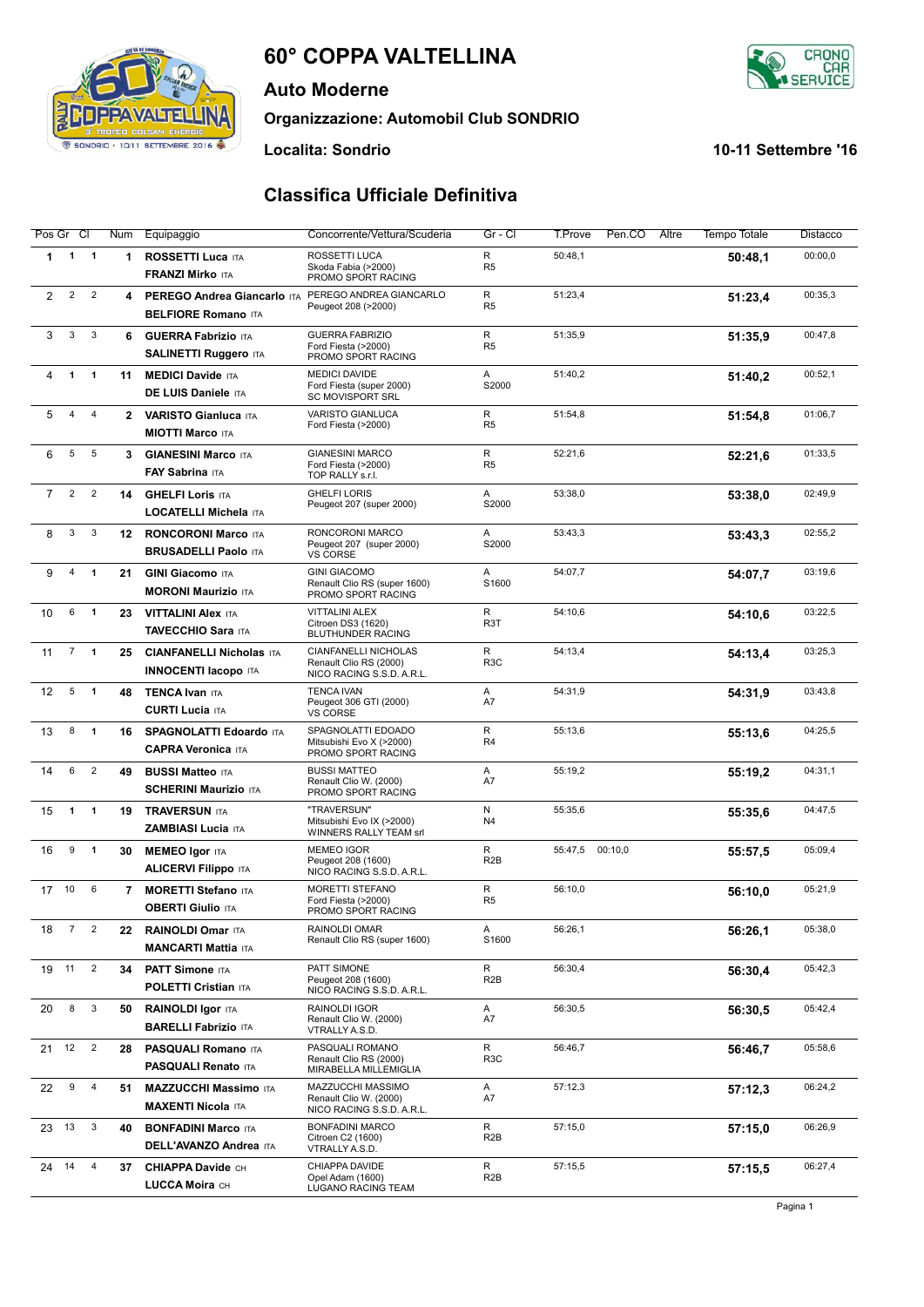# **60° COPPA VALTELLINA**

**Auto Moderne**

**Organizzazione: Automobil Club SONDRIO**

**Localita: Sondrio 10-11 Settembre '16**

| 0-11 Settembre '16 |  |
|--------------------|--|
|--------------------|--|

### **Classifica Ufficiale Definitiva**

|    | Pos Gr Cl      |                | Num | Equipaggio                                                             | Concorrente/Vettura/Scuderia                                                   | Gr - Cl                                | T.Prove   | Pen.CO  | Altre | <b>Tempo Totale</b> | Distacco |
|----|----------------|----------------|-----|------------------------------------------------------------------------|--------------------------------------------------------------------------------|----------------------------------------|-----------|---------|-------|---------------------|----------|
| 25 | $\overline{2}$ | $\overline{2}$ | 18  | <b>CANTONI Sergio Claudio ITA</b><br><b>RINALDI Eros ITA</b>           | CANTONI SERGIO CLAUDIO<br>Mitsubishi Evo IX (>2000)<br>PROMO SPORT RACING      | N<br>N <sub>4</sub>                    | 57:16,1   |         |       | 57:16,1             | 06:28,0  |
| 26 | 15             | $\overline{7}$ | 8   | <b>LAURO Dino ITA</b><br><b>TOGNOLINI Antonio ITA</b>                  | <b>LAURO DINO</b><br>Peugeot 208 (>2000)<br>PROMO SPORT RACING                 | R<br>R <sub>5</sub>                    | 57:21,4   |         |       | 57:21,4             | 06:33,3  |
| 27 | 16             | 5              | 41  | <b>DE GIOBBI Roberto ITA</b><br><b>MILIVINTI Massimiliano ITA</b>      | DE GIOBBI ROBERTO<br>Peugeot 208 (1600)<br>NICO RACING S.S.D. A.R.L.           | R<br>R <sub>2</sub> B                  | 57:58,4   |         |       | 57:58,4             | 07:10,3  |
| 28 | 3              | $\mathbf{1}$   | 89  | <b>TRIDELLA Christian ITA</b><br><b>PELACCHI Stefano ITA</b>           | <b>TRIDELLA CHRISTIAN</b><br>Peugeot 106 16V (1600)<br>VTRALLY A.S.D.          | N<br>N2                                | 58:06.0   |         |       | 58:06.0             | 07:17.9  |
| 29 | 17             | 6              | 38  | <b>BROCCHI Jordan ITA</b><br><b>DUICO Debora ITA</b>                   | <b>BROCCHI JORDAN</b><br>Peugeot 208 (1600)<br>WINNERS RALLY TEAM srl          | R<br>R <sub>2</sub> B                  | 58:06.5   |         |       | 58:06,5             | 07:18,4  |
| 30 | 4              | $\mathbf{1}$   | 55  | <b>BAMBINI Davide ITA</b><br><b>ZUMELLA Luca ITA</b>                   | <b>BAMBINI DAVIDE</b><br>Renault Clio RS (2000)<br>PROMO SPORT RACING          | N<br>N <sub>3</sub>                    | 58:21,5   |         |       | 58:21,5             | 07:33,4  |
| 31 | 18             | $\overline{7}$ | 44  | <b>RIVA Riccardo ITA</b><br><b>BOZZO Rolando Davide ITA</b>            | RIVA RICCARDO<br>Citroen C2 (1600)<br><b>ABS SPORT</b>                         | R<br>R <sub>2</sub> B                  | 58:28,8   |         |       | 58:28,8             | 07:40,7  |
| 32 | 19             | 8              | 47  | <b>MUSCI Stefano ITA</b><br><b>COVINI Andrea ITA</b>                   | <b>MUSCI STEFANO</b><br>Citroen C2 (1600)<br>WINNERS RALLY TEAM srl            | R<br>R <sub>2</sub> B                  | 58:31,4   |         |       | 58:31,4             | 07:43.3  |
| 33 | 20             | 3              | 24  | <b>BRACCHI Manuel ITA</b><br><b>DOGLIO Nicola ITA</b>                  | <b>BRACCHI MANUEL</b><br>Renault Clio RS (2000)<br>NICO RACING S.S.D. A.R.L.   | R<br>R <sub>3</sub> C                  | 54:35,9   | 04:00,0 |       | 58:35,9             | 07:47,8  |
| 34 | 5              | $\overline{2}$ | 54  | <b>BARRI Michele ITA</b><br><b>BERTOLINI Sergio ITA</b>                | <b>BARRI MICHELE</b><br>Renault Clio RS (2000)<br><b>VAEMENIA HISTORIC ASD</b> | N<br>N <sub>3</sub>                    | 58:45,7   |         |       | 58:45,7             | 07:57,6  |
| 35 | 6              | $\overline{2}$ | 96  | <b>TRINCA COLONEL Davide ITA</b><br><b>PEITI Martin ITA</b>            | TRINCA COLONEL DAVIDE<br>Peugeot 106 16V (1600)<br>NICO RACING S.S.D. A.R.L.   | N<br>N2                                | 59:00,5   |         |       | 59:00,5             | 08:12,4  |
| 36 | 10             | 5              | 52  | <b>SOLARI Fulvio ITA</b><br><b>FOMIATTI Daniele ITA</b>                | SOLARI FULVIO<br>Renault Clio W. (2000)<br>TOP RALLY s.r.l.                    | Α<br>A7                                | 59:37,1   | 00:10,0 |       | 59:47,1             | 08:59,0  |
| 37 | $\overline{7}$ | 3              | 100 | <b>DORIGO Gianluca ITA</b><br><b>DORIGO Giada ITA</b>                  | <b>DORIGO GIANLUCA</b><br>Peugeot 106 16V (1600)<br>NICO RACING S.S.D. A.R.L.  | N<br>N2                                | 59:59,6   |         |       | 59:59.6             | 09:11,5  |
| 38 | 21             | 9              | 39  | LUCCHINI Michele ITA<br><b>BONOMETTI Luca ITA</b>                      | <b>LUCCHINI MICHELE</b><br>Peugeot 208 (1600)                                  | R<br>R <sub>2</sub> B                  | 1:00:00,7 |         |       | 1:00:00,7           | 09:12,6  |
| 39 | 22             | $\overline{2}$ | 27  | <b>BOMBARDIERI Paolo ITA</b><br>ZAMBETTI Roberto ITA                   | BOMBARDIERI PAOLO<br>Citroen DS3 (1620)                                        | R<br>R <sub>3</sub> T                  | 1:00:09,9 |         |       | 1:00:09.9           | 09:21,8  |
| 40 | 23             | 10             | 46  | <b>CASPANI Andrea ITA</b><br>LAFFRANCHI Vasco Boni ITA                 | <b>CASPANI ANDREA</b><br>Peugeot 208 (1600)                                    | R<br>R <sub>2</sub> B                  | 1:00:14,9 |         |       | 1:00:14,9           | 09:26,8  |
| 41 | 8              | 3              | 56  | <b>AIOLA Simone ITA</b><br><b>FRANZONI Roberta ITA</b>                 | AIOLA SIMONE<br>Renault Clio RS (2000)<br>PROMO SPORT RACING                   | N<br>N <sub>3</sub>                    | 1:00:29,9 |         |       | 1:00:29.9           | 09:41,8  |
| 42 | $\overline{1}$ | $\mathbf{1}$   | 81  | <b>BONINCHI Luigi ITA</b><br><b>PROH Michela ITA</b>                   | <b>BONINCHI LUIGI</b><br>Mini Cooper S (1650)<br>NICO RACING S.S.D. A.R.L.     | R <sub>1</sub> N<br>R <sub>1</sub> T-N | 1:00:34,7 |         |       | 1:00:34,7           | 09:46,6  |
| 43 | 9              | 4              | 59  | <b>INVERNIZZI Alessandro ITA</b><br><b>GIGLIOTTI Giuseppe Ivan ITA</b> | <b>INVERNIZZI ALESSANDRO</b><br>Renault Clio RS (2000)<br>PROMO SPORT RACING   | N<br>N <sub>3</sub>                    | 1:00:37,2 | 00:10,0 |       | 1:00:47,2           | 09:59,1  |
|    | 44 11          | $\blacksquare$ | 80  | <b>PALMISANOCOSIMO ITA</b><br><b>PIAZZA Luciano CH</b>                 | PALMISANO COSIMO<br>Peugeot 106 16V (1600)<br>ABS SPORT                        | Α<br>A6                                | 1:00:38,0 | 00:10,0 |       | 1:00:48,0           | 09:59,9  |
| 45 | 10             | $\sqrt{5}$     | 58  | <b>GADALDI Oscar ITA</b><br><b>GADALDI Veronica ITA</b>                | <b>GADALDI OSCAR</b><br>Renault R5 GT (2000)<br>PROMO SPORT RACING             | N<br>N3                                | 1:01:20,0 |         |       | 1:01:20,0           | 10:31,9  |
| 46 | 11             | 6              | 75  | <b>MONTEMAGNO Luca ITA</b><br>ZANOLI Federica ITA                      | MONTEMAGNO LUCA<br>Renault Clio RS (2000)<br>A.S.D. TAC MOTORSPORT             | N<br>N3                                | 1:01:37,0 |         |       | 1:01:37,0           | 10:48,9  |
| 47 | $\overline{2}$ | $\overline{2}$ | 82  | <b>FLEMATTI Luca ITA</b><br><b>DI STEFANO Achille ITA</b>              | FLEMATTI LUCA<br>Mini Cooper S (1650)<br>NICO RACING S.S.D. A.R.L.             | R <sub>1</sub> N<br>R <sub>1</sub> T-N | 1:02:41,5 |         |       | 1:02:41,5           | 11:53,4  |



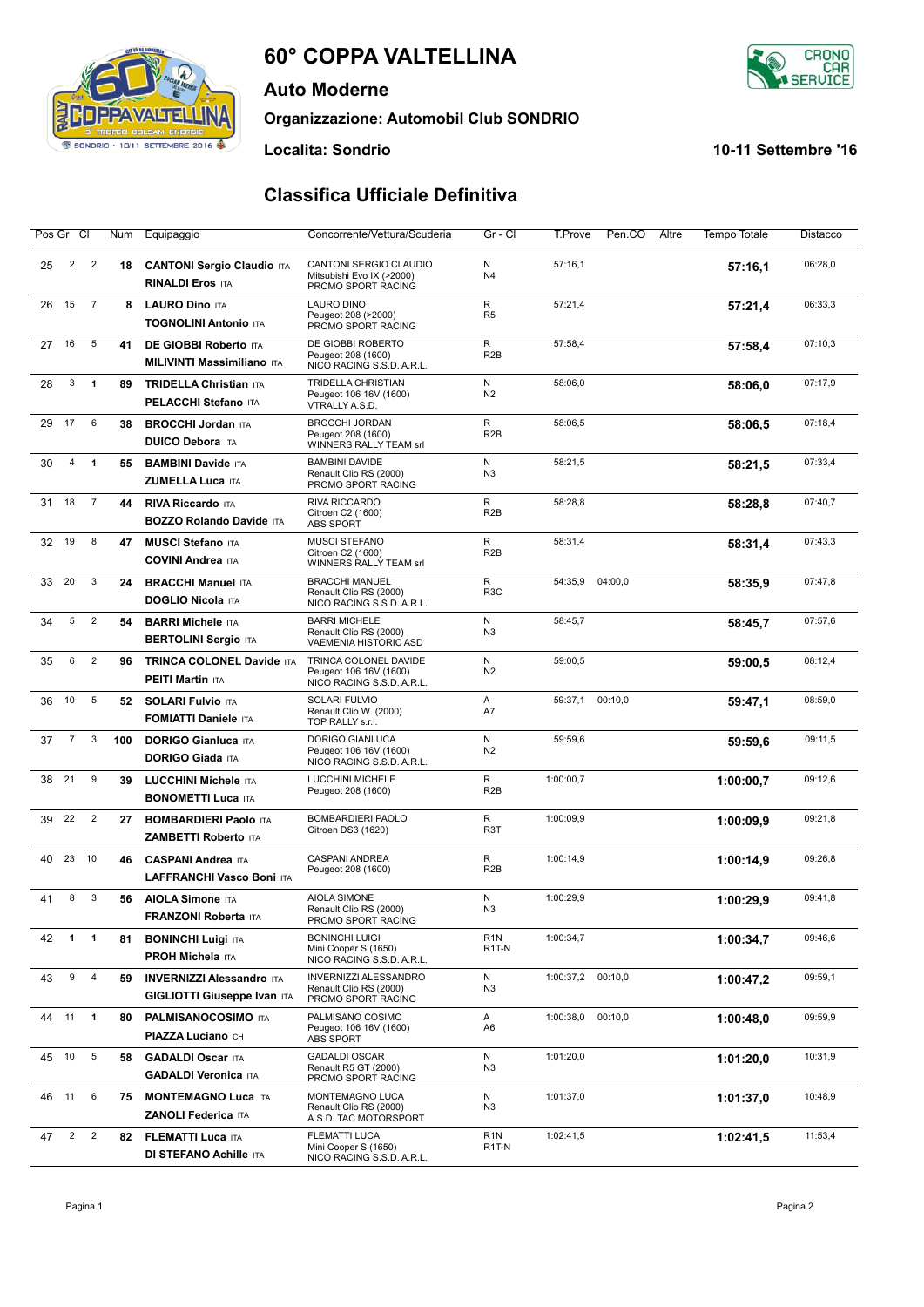# **60° COPPA VALTELLINA**

**Auto Moderne**

**Organizzazione: Automobil Club SONDRIO**

#### **Classifica Ufficiale Definitiva**

| Pos Gr Cl                                 | Num | Equipaggio                                                          | Concorrente/Vettura/Scuderia                                               | Gr - Cl                   | T.Prove   | Pen.CO<br>Altre | <b>Tempo Totale</b> | Distacco |
|-------------------------------------------|-----|---------------------------------------------------------------------|----------------------------------------------------------------------------|---------------------------|-----------|-----------------|---------------------|----------|
| 48<br>24<br>-1                            | 108 | <b>MARTINELLI Attilio ITA</b><br><b>ROMOLO Alessandra ITA</b>       | <b>MARTINELLI ATTILIO</b><br>Citroen DS3 (1600)<br><b>VS CORSE</b>         | R<br>R <sub>1</sub> B     | 1:02:34,8 | 00:10.0         | 1:02:44,8           | 11:56,7  |
| 49<br>12<br>$\overline{4}$                | 98  | <b>DELLA VALLE Raffaele ITA</b><br><b>DELLA VALLE Valentina ITA</b> | DELLA VALLE RAFFAELE<br>Peugeot 106 16V (1600)<br>PROMO SPORT RACING       | N<br>N <sub>2</sub>       | 1:02:52,4 |                 | 1:02:52,4           | 12:04.3  |
| 13<br>5<br>50                             | 93  | <b>BERNASCONI Cristian ITA</b><br><b>DONADINI Francesca ITA</b>     | <b>BERNASCONI CRISTIAN</b><br>Peugeot 106 16V (1600)<br>VS CORSE           | N<br>N <sub>2</sub>       | 1:00:02,0 | 03:00,0         | 1:03:02.0           | 12:13,9  |
| 51<br>12<br>$\overline{1}$                | 85  | <b>VALESINI Jacopo ITA</b><br><b>TOGNONI Davide ITA</b>             | VALESINI JACOPO<br>Peugeot 106 (1400)<br>PROMO SPORT RACING                | A<br>A <sub>5</sub>       | 1:03:20,0 |                 | 1:03:20.0           | 12:31,9  |
| 6<br>52<br>14                             | 99  | <b>DE CAO Valentino ITA</b><br><b>TURANI Mario ITA</b>              | DE CAO VALENTINO<br>Peugeot 106 16V (1600)<br>PROMO SPORT RACING           | N<br>N <sub>2</sub>       | 1:03:26,8 |                 | 1:03:26,8           | 12:38,7  |
| $\overline{7}$<br>53<br>15                | 70  | <b>SPIGA Alessandro ITA</b><br><b>MOIA Paola ITA</b>                | SPIGA ALESSANDRO<br>Renault Clio RS (2000)<br><b>VAEMENIA HISTORIC ASD</b> | N.<br>N <sub>3</sub>      | 1:04:17,0 |                 | 1:04:17,0           | 13:28,9  |
| 54<br>25<br>11                            | 45  | <b>SANVITO Walter ITA</b><br><b>BIANCo Beniamino ITA</b>            | SANVITO WALTER<br>Renault Twingo (1600)<br><b>ABS SPORT</b>                | R<br>R <sub>2</sub> B     | 1:04:44,0 |                 | 1:04:44,0           | 13:55,9  |
| 12<br>55<br>26                            | 42  | <b>OBERTI Luca ITA</b><br><b>OBERTI Simone ITA</b>                  | <b>OBERTI LUCA</b><br>Peugeot 208 (1600)<br>VTRALLY A.S.D.                 | R.<br>R <sub>2</sub> B    | 1:03:04,9 | 02:00.0         | 1:05:04,9           | 14:16,8  |
| 13<br>$\overline{2}$<br>56                | 86  | <b>CRAPELLA Francesco ITA</b><br><b>LONDONI Mattia ITA</b>          | CRAPELLA FRANCESCO<br>Peugeot 106 (1400)<br>PROMO SPORT RACING             | A<br>A <sub>5</sub>       | 1:05:49.9 |                 | 1:05:49,9           | 15:01.8  |
| 57 16<br>$\overline{1}$                   | 111 | <b>SALVIOTTI Andrea ITA</b><br><b>POZZI Alessandro ITA</b>          | SALVIOTTI ANDREA<br>Rover MG (1400)<br>SCUDERIA PILOTI OLTREPO             | N.<br>N <sub>1</sub>      | 1:05:53.1 |                 | 1:05:53.1           | 15:05.0  |
| 17<br>58<br>$\overline{7}$                | 104 | <b>SCIEGHI Paola ITA</b><br><b>BELFIORE Giulia ITA</b>              | <b>SCIEGHI PAOLA</b><br>Peugeot 106 (1600)<br>PROMO SPORT RACING           | N<br>N <sub>2</sub>       | 1:06:19.9 |                 | 1:06:19.9           | 15:31.8  |
| 59<br>18<br>8                             | 76  | <b>MARVEGGIO Pierpaolo ITA</b><br><b>MARVEGGIO Cristian ITA</b>     | MARVEGGIO PIERPAOLO<br>Renault Clio RS (2000)<br>NICO RACING S.S.D. A.R.L. | N<br>N <sub>3</sub>       | 1:06:31.3 |                 | 1:06:31.3           | 15:43.2  |
| 27<br>13<br>60                            | 35  | <b>SANGERMANI Stefano ITA</b><br>LOVATI Paolo Enrico ITA            | SANGERMANI STEFANO<br>Peugeot 208 (1600)                                   | R<br>R <sub>2</sub> B     | 1:00:03,5 | 07:00.0         | 1:07:03.5           | 16:15.4  |
| 61<br>$\blacktriangleleft$<br>$\mathbf 1$ | 110 | <b>PONCHIARDI Manuel ITA</b><br>LAROSA Giorgia ITA                  | PONCHIARDI MANUEL<br>Citroen Saxo VTS (1600)<br>SC SOLFERINO RALLY         | <b>RS</b><br><b>RS1.6</b> | 1:07:21,8 |                 | 1:07:21,8           | 16:33,7  |

## **Ritiri / Esclusioni**

| Num | Equipaggio                                            | Concorrente/Vettura/Scuderia                                                | Gr - Cl                  | Evento                          | Postazione    |
|-----|-------------------------------------------------------|-----------------------------------------------------------------------------|--------------------------|---------------------------------|---------------|
| 114 | <b>TRIPICIANO Chiara</b><br><b>VALESINI Veronica</b>  | <b>TRIPICIANO CHIARA</b><br>Renault Twingo (1390)<br>PROMO SPORT RACING     | R.<br>R <sub>1</sub> A   | <b>Non Partito</b><br>N.P.      | C.O.0         |
| 15  | <b>PAROLI Antonello</b><br><b>BONAITI Marinella</b>   | PAROLI ANTONELLO<br>Peugeot 207 (super 2000)<br>TOP RALLY s.r.l.            | A<br>S2000               | <b>Ritirato</b><br>Rit.         | P.S. 1        |
| 57  | <b>SIMONE Nicola</b><br><b>VITALI Davide</b>          | <b>SIMONE NICOLA</b><br>Renault Clio RS (2000)<br>NICO RACING S.S.D. A.R.L. | N<br>N <sub>3</sub>      | Ritirato<br>Rit.                | <b>P.S. 2</b> |
| 112 | <b>MATTABONI Patrick</b><br><b>CAMPO Simone</b>       | <b>MATTABONI PATRICK</b><br>Peugeot 106 (1400)<br>PROMO SPORT RACING        | N<br>N <sub>1</sub>      | <b>Ritirato</b><br>Rit.         | <b>P.S. 2</b> |
| 9   | <b>BASSI FER Gianluca</b><br><b>BOMBARDIERI Paolo</b> | <b>BASSI FER GIANLUCA</b><br>Citroen DS3 (>2000)<br>PROMO SPORT RACING      | R<br>R <sub>5</sub>      | <b>Non Partito</b><br><b>NP</b> | P.S.3         |
| 71  | <b>MANGERUCA Alex</b><br><b>DE ROSA Clarissa</b>      | MANGERUCA ALEX<br>Renault Clio RS (2000)<br><b>BLUTHUNDER RACING</b>        | N<br>N <sub>3</sub><br>U | <b>Non Partito</b><br><b>NP</b> | P.S.3         |
| 84  | <b>BRANCHI Fabio</b><br><b>CALUFETTI Tiziano</b>      | <b>BRANCHI FABIO</b><br>Peugeot 106 Rally (1400)<br><b>CALIBRA SRL</b>      | A<br>A <sub>5</sub>      | Ritirato<br><b>RIT</b>          | P.S.3         |



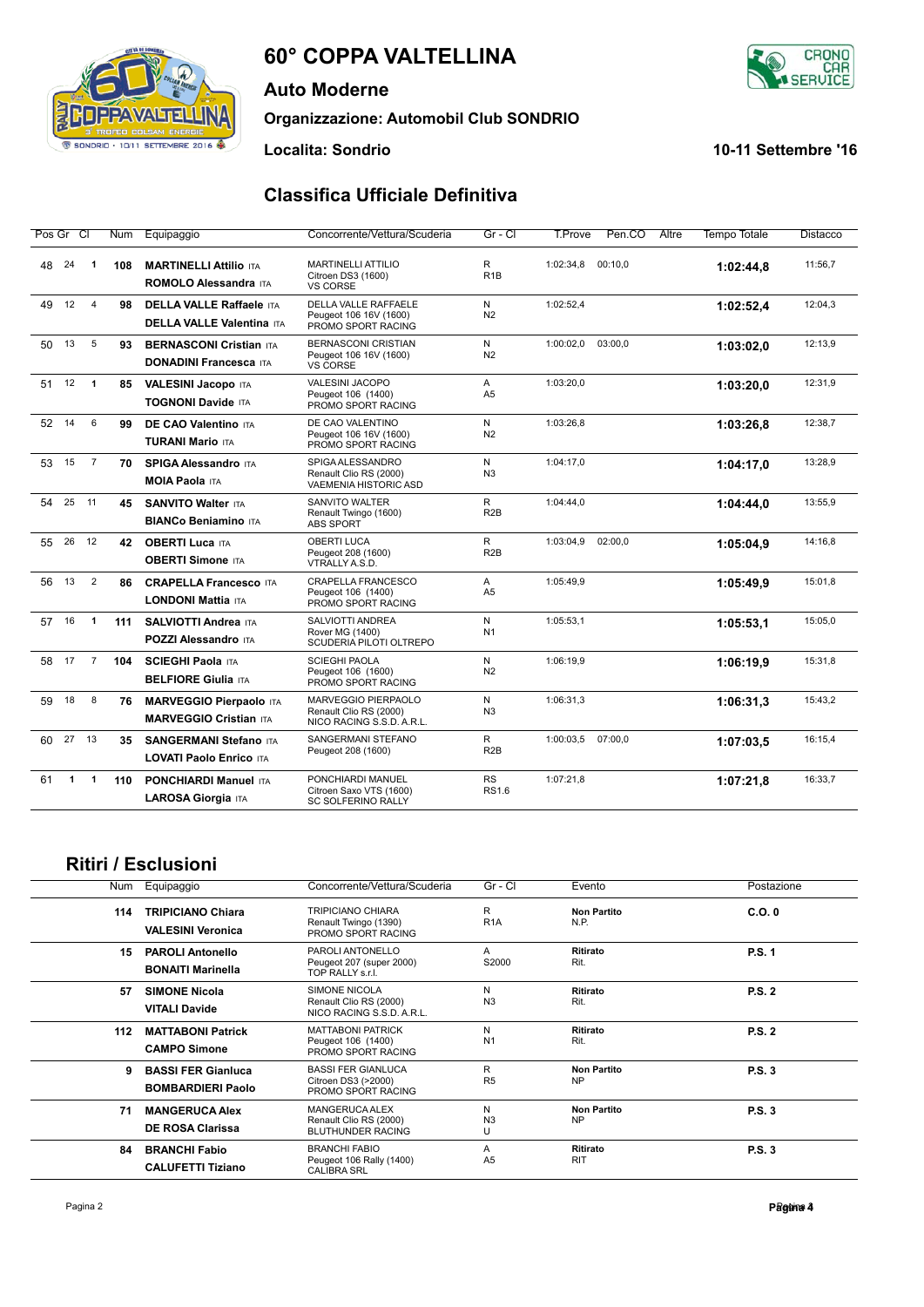## **Ritiri / Esclusioni**

| Num | Equipaggio                    | Concorrente/Vettura/Scuderia                               | Gr - Cl               | Evento                     | Postazione     |
|-----|-------------------------------|------------------------------------------------------------|-----------------------|----------------------------|----------------|
|     |                               | <b>MARSETTI PHILIP</b>                                     | N                     | Ritirato                   |                |
| 113 | <b>MARSETTI Philip</b>        | Peugeot 106 (1400)                                         | N <sub>1</sub>        | <b>RIT</b>                 | <b>P.S. 3</b>  |
|     | <b>MOZZI Nicolas</b>          | PROMO SPORT RACING                                         | U                     |                            |                |
| 87  | DI GIOVANNI Joel              | DI GIOVANNI JOEL<br>Peugeot 106 (1400)                     | Α<br>A <sub>5</sub>   | <b>Non Partito</b><br>N.P. | <b>P.S. 4</b>  |
|     | DI GIOVANNI Daniele           |                                                            |                       |                            |                |
| 90  | <b>IANNELLO Rosario</b>       | <b>IANNELLO ROSARIO</b>                                    | N                     | <b>Non Partito</b>         | <b>P.S. 4</b>  |
|     | <b>ZUCCOTTO Alberto</b>       | Peugeot 106 16V (1600)<br>SCUDERIA DUEMILA CORSE           | N2                    | N.P.                       |                |
| 92  | <b>BERTOLETTI Fulvio</b>      | <b>BERTOLETTI FULVIO</b>                                   | N                     | <b>Non Partito</b>         | <b>P.S. 4</b>  |
|     | <b>MORONI Marcello</b>        | Peugeot 106 16V (1600)                                     | N <sub>2</sub>        | N.P.                       |                |
|     |                               | PROMO SPORT RACING                                         |                       |                            |                |
| 31  | <b>GANDOSSINI Tiziano</b>     | <b>GANDOSSINI TIZIANO</b><br>Opel Adam (1600)              | R<br>R <sub>2</sub> B | <b>Non Partito</b><br>N.P. | <b>C.O. 4A</b> |
|     | <b>ORIO Mattia</b>            | PROMO SPORT RACING                                         |                       |                            |                |
|     | 26 FIORENTI Luca              | <b>FIORENTI LUCA</b>                                       | R                     | <b>Non Partito</b>         | P.S. 5         |
|     | <b>POZZI Marcello</b>         | Renault Clio RS (2000)<br>VTRALLY A.S.D.                   | R <sub>3</sub> C      | N.P.                       |                |
| 32  | <b>SILVESTRI Raffaele</b>     | SILVESTRI RAFFAELE                                         | R                     | Ritirato                   | P.S. 5         |
|     | <b>FOPPOLI Pierluigi</b>      | Peugeot 208 (1600)<br>NICO RACING S.S.D. A.R.L.            | R <sub>2</sub> B<br>U | Rit.                       |                |
|     |                               | <b>GILARDONI SARA</b>                                      | R                     | <b>Non Partito</b>         |                |
| 43  | <b>BONVICINI Gianpaolo</b>    | Peugeot 208 (1600)                                         | R <sub>2</sub> B      | N.P.                       | P.S. 5         |
|     | <b>GILARDONI Sara</b>         |                                                            |                       |                            |                |
| 72  | <b>MOSTACCHI Nico</b>         | MOSTACCHI NICO<br>Renault Clio RS (2000)                   | N<br>N3               | <b>Non Partito</b><br>N.P. | P.S. 5         |
|     | <b>BASSOLA Christian</b>      | PROMO SPORT RACING                                         |                       |                            |                |
| 95  | <b>CILIO Alessandro</b>       | CILIO ALESSANDRO                                           | N                     | Ritirato                   | P.S. 5         |
|     | <b>MAZZOLENI Sara</b>         | Opel Corsa 1600 (1600)                                     | N <sub>2</sub>        | Rit.                       |                |
| 106 | <b>CORBETTA Carlo</b>         | CORBETTA CARLO                                             | N                     | Ritirato                   | P.S. 5         |
|     | <b>CAIROLI Matteo</b>         | Citroen Saxo (1600)                                        | N <sub>2</sub>        | Rit.                       |                |
|     |                               |                                                            | U                     |                            |                |
| 107 | <b>RUSCONI Michele</b>        | <b>RUSCONI MICHELE</b><br>Citroen Saxo VTS (1600)          | N<br>N <sub>2</sub>   | Ritirato<br>Rit.           | P.S. 5         |
|     | <b>TABONI Diego</b>           | PROMO SPORT RACING                                         |                       |                            |                |
| 20  | <b>BRUNI Marco</b>            | <b>BRUNI MARCO</b><br>Peugeot 306 Maxi (kit car fino 2000) | Α<br>K11              | <b>Non Partito</b><br>N.P. | P.S. 6         |
|     | <b>BRUNI Simone</b>           | NICO RACING S.S.D. A.R.L.                                  |                       |                            |                |
| 29  | <b>CONFORTO GALLI Claudio</b> | CONFORTO GALLI CLAUDIO                                     | <b>RGT</b>            | <b>Non Partito</b>         | P.S. 6         |
|     | <b>SCARAFONI Sonia</b>        | Porsche 997 GT3 Cup<br>VMOTORSPORT                         | <b>RGT</b>            | N.P.                       |                |
| 73  | <b>GALLI Ruggero</b>          | <b>GALLI RUGGERO</b>                                       | N                     | Ritirato                   | P.S. 6         |
|     | <b>GOSATTI Angelica</b>       | Renault Clio RS (2000)                                     | N3                    | Rit.                       |                |
|     |                               | PROMO SPORT RACING                                         | U                     |                            |                |
| 77  | <b>NUSSIO Massimiliano</b>    | <b>NUSSIO MASSIMILIANO</b><br>Renault Clio W. (2000)       | N<br>N3               | Ritirato<br>Rit.           | P.S. 6         |
|     | <b>MILANI Samanta</b>         | PROMO SPORT RACING                                         |                       |                            |                |
| 78  | <b>FONTANA Ivan</b>           | <b>FONTANA IVAN</b><br>Renault Clio (2000)                 | N<br>N <sub>3</sub>   | Ritirato                   | P.S. 6         |
|     | <b>PARRAVICINI Laura</b>      | <b>BLUTHUNDER RACING</b>                                   |                       | Rit.                       |                |
| 88  | <b>BARONE Nicola</b>          | <b>BARONE NICOLA</b>                                       | N                     | Ritirato                   | P.S. 6         |
|     | <b>ROTA Vincenzo</b>          | Citroen Saxo 1600 (1600)<br>DESTRA 4 SRL                   | N2                    | Rit.                       |                |
| 91  | <b>GNALI Alessandro</b>       | <b>GNALI ALESSANDRO</b>                                    | N                     | Ritirato                   | P.S. 6         |
|     |                               | Peugeot 106 16V (1600)                                     | N <sub>2</sub>        | Rit.                       |                |
|     | <b>PASINI Walter</b>          | SC SOLFERINO RALLY                                         |                       |                            |                |
| 101 | <b>DADDARIO Antonio</b>       | DADDARIO ANTONIO<br>Peugeot 106 16V (1600)                 | N<br>N2               | Ritirato<br>Rit.           | P.S. 6         |
|     | <b>CALORI Luca</b>            | SCUDERIA DUEMILA CORSE                                     |                       |                            |                |
| 10  | <b>COLOMBERA Matteo</b>       | COLOMBERA MATTEO                                           | R                     | Ritirato                   | P.S. 7         |
|     | <b>OLIVO Matteo</b>           | Peugeot 208 (>2000)<br>NICO RACING S.S.D. A.R.L.           | R <sub>5</sub>        | Rit.                       |                |
| 53  | <b>VALLI Edoardo</b>          | VALLI EDOARDO                                              | Α                     | Ritirato                   | P.S. 7         |
|     | <b>BOTTINELLI Gianluca</b>    | Renault Clio W. (2000)<br>VTRALLY A.S.D.                   | A7                    | Rit.                       |                |
|     |                               |                                                            |                       |                            |                |